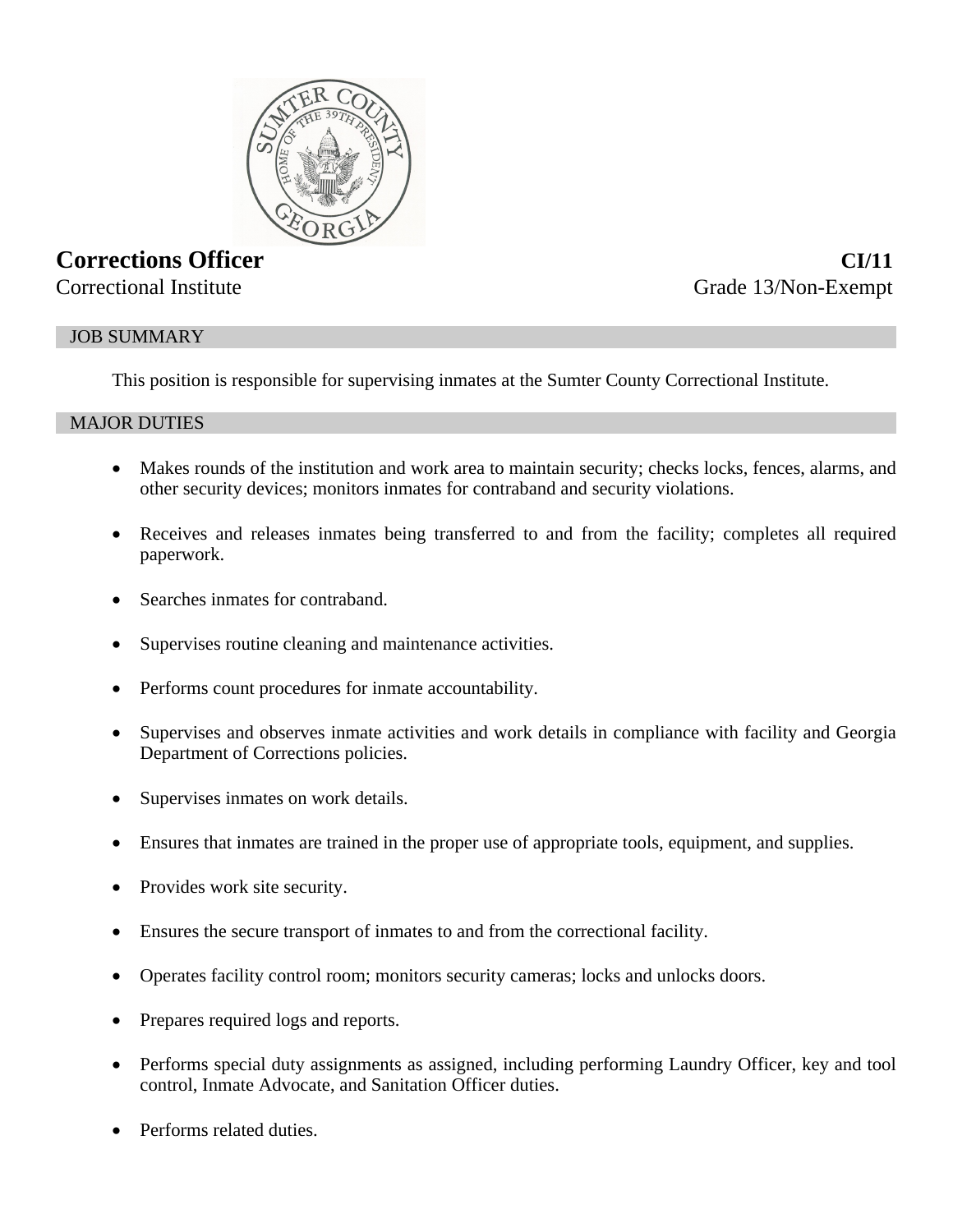## KNOWLEDGE REQUIRED BY THE POSITION

- Knowledge of inmate security principles.
- Knowledge of inmate supervision principles and practices.
- Knowledge of departmental and county policies and procedures and federal, state and local laws and regulations.
- Knowledge of Georgia Department of Corrections rules and regulations.
- Knowledge of building security principles.
- Knowledge of inmate labor laws and county work detail policies and procedures.
- Skill in planning, organization and decision making.
- Skill in maintaining records and preparing reports.
- Skill in oral and written communication.
- Skill in the use of firearms and restraint equipment.

# SUPERVISORY CONTROLS

The supervisor assigns work in terms of general instructions. The supervisor spot-checks completed work for compliance with procedures, accuracy, and the nature and propriety of the final results.

#### **GUIDELINES**

Guidelines include Georgia Department of Corrections policies and procedures, federal and state laws, and county and department policies and procedures. These guidelines are generally clear and specific, but may require some interpretation in application.

#### COMPLEXITY/SCOPE OF WORK

- The work consists of related duties in the provision of inmate security. The unique needs associated with each inmate contribute to the complexity of the position.
- The purpose of this position is to ensure the safety and security of inmates. Successful performance contributes to the safety and security of inmates, employees, and the general public.

# **CONTACTS**

- Contacts are typically with co-workers, other county employees, inmates, and the general public.
- Contacts are typically to give or exchange information, resolve problems, motivate persons, and provide services.